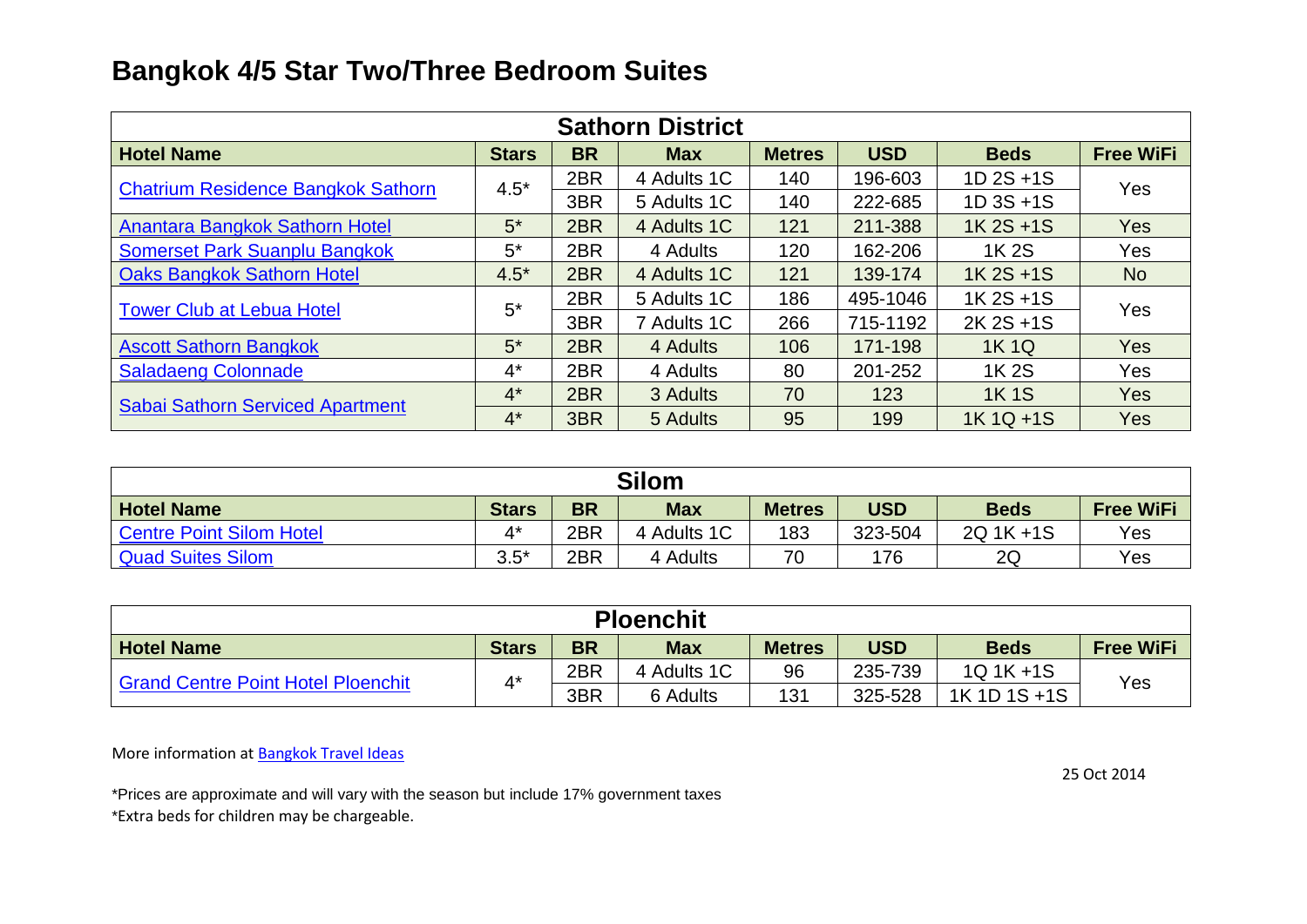| <b>Sukhumvit District</b>                    |              |           |                  |               |            |                |                  |  |  |
|----------------------------------------------|--------------|-----------|------------------|---------------|------------|----------------|------------------|--|--|
| <b>Hotel Name</b>                            | <b>Stars</b> | <b>BR</b> | <b>Max</b>       | <b>Metres</b> | <b>USD</b> | <b>Beds</b>    | <b>Free WiFi</b> |  |  |
| <b>Centre Point Sukhumvit 10 Hotel</b>       | $4^*$        | 2BR       | 5 Adults         | 121           | 234-422    | 1K 1Q +1S      | Yes              |  |  |
| <b>Rembrandt Towers Serviced Apartments</b>  | $4^*$        | 2BR       | 4 Adults         | 90            | 254        | 1K 2S          | Yes              |  |  |
| <b>GM Serviced Apartment</b>                 | $4^*$        | 2BR       | 4 Adults +1C     | 95            | 172-207    | 2D 1Q +1S      | <b>No</b>        |  |  |
|                                              |              | 2BR       | 4 Adults +1C     | 250           | 270-306    | 1K 1Q +1S      |                  |  |  |
| <b>Orchid View Apartment</b>                 | $4^*$        | 3BR       | $6$ Adults $+1C$ | 270           | 326-370    | 1K 1Q 2S +1S   | Yes              |  |  |
|                                              |              | 4BR       | 8 Adults +1C     | 290           | 421        | 1K 1Q 3S +1S   |                  |  |  |
| <b>CNC Residence</b>                         | $4^*$        | 2BR       | 4 Adults +1C     | 87            | 157        | $1D$ 2S +1S    | <b>Yes</b>       |  |  |
|                                              |              | 3BR       | $6$ Adults $+1C$ | 116           | 239        | $2D$ 2S +1S    |                  |  |  |
| <b>Gardengrove Suites Serviced Apartment</b> | $4^*$        | 2BR       | 4 Adults +1C     | 116           | 190        | 1K 1Q +1S      | <b>No</b>        |  |  |
| <b>Phachara Suites Sukhumvit</b>             | $4.5*$       | 2BR       | 4 Adults +1C     | 123           | 254        | $1? + 1? + 1S$ | <b>No</b>        |  |  |

| <b>Pratunam District</b>                  |              |           |              |               |            |             |                  |  |  |
|-------------------------------------------|--------------|-----------|--------------|---------------|------------|-------------|------------------|--|--|
| <b>Hotel Name</b>                         | <b>Stars</b> | <b>BR</b> | <b>Max</b>   | <b>Metres</b> | <b>USD</b> | <b>Beds</b> | <b>Free WiFi</b> |  |  |
| <b>Grand Diamond Suites Hotel</b>         | $4^*$        | 2BR       | 4 Adults +1C | 90-120        | 351-386    | 1K 2S +1S   | Yes              |  |  |
| <b>Mayfair Bangkok Marriott Executive</b> |              |           |              |               |            |             |                  |  |  |
| Apartments                                | $5^*$        | 2BR       | 4 Adults +1C | 100           | 285        | 1K 1Q +1S   | <b>No</b>        |  |  |

More information at **Bangkok Travel Ideas** 

\*Prices are approximate and will vary with the season but include 17% government taxes \*Extra beds for children may be chargeable.

25 Oct 2014